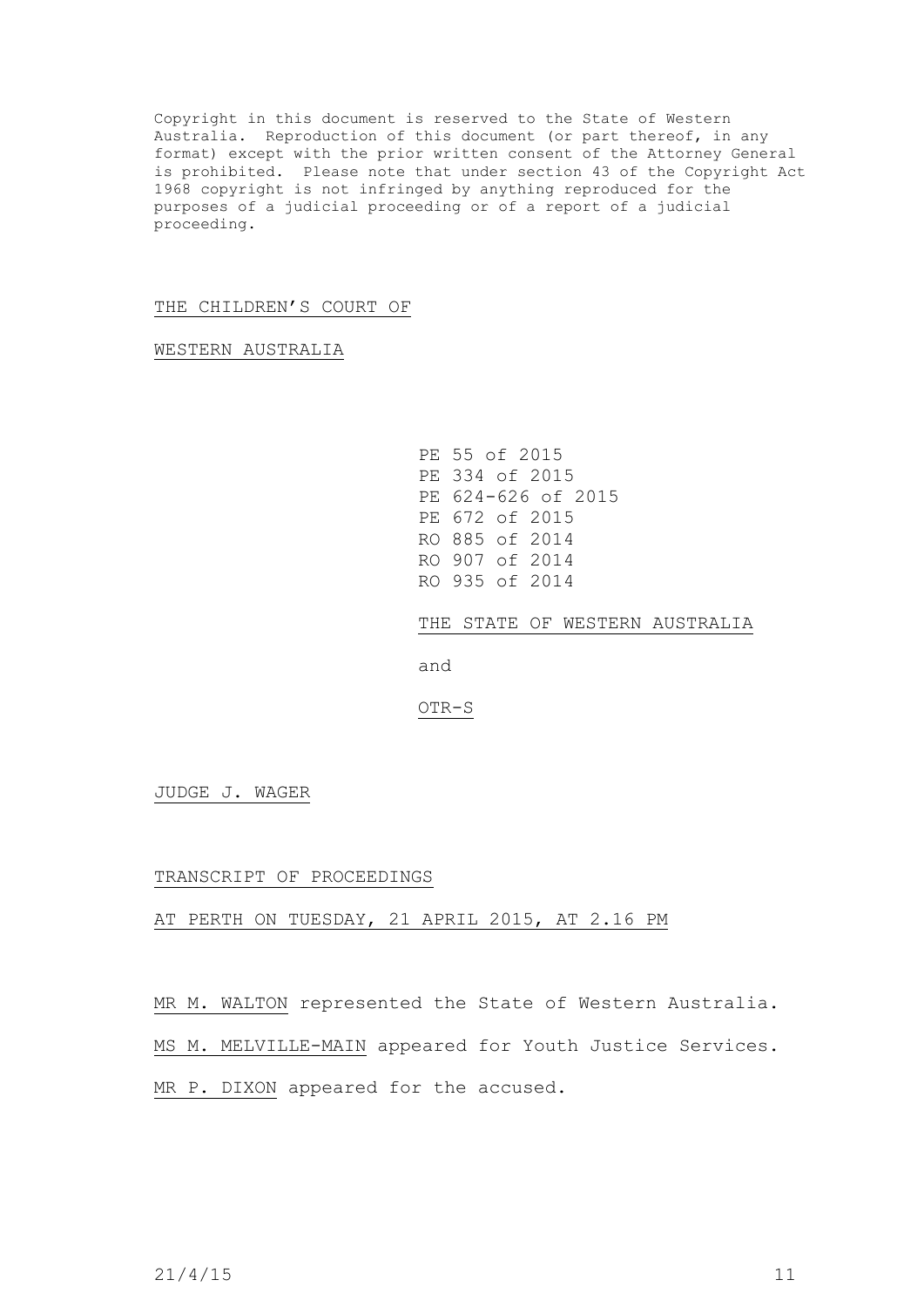**THE CLERK OF ARRAIGNS:** Matter of OTR-S.

**HER HONOUR:** All right. And you're OTR-S? Yes. And, Mr Dixon, you are appearing for OTR-S?

**DIXON, MR:** I appear, your Honour, yes.

**HER HONOUR:** Thank you. And, Mr Walton, you're representing the State?

**WALTON, MR:** May it please the court.

**HER HONOUR:** And, Ms Meville-Main, you are appearing on behalf of the Youth Justice?

**MELVILLE-MAIN, MS:** Yes, I am. Thank you.

**HER HONOUR:** Yes. Thank you. Well, Mr Dixon, I have received your application for review and your submissions and I have also received the State's submissions.

**DIXON, MR:** Thank you.

**HER HONOUR:** And just before we start, is there any difficulty, given that you filed one form of application and then another one, in terms of dates, or is the State happy that it's filed within the one month period because the first application was within time?

**DIXON, MR:** I've not raised that matter with my friend.

**HER HONOUR:** No. I just thought as a threshold - - -

**DIXON, MR:** I can indicate, at all times I was following the procedural advice by the registry when I filed that first form.

**HER HONOUR:** Okay. It would appear that it was quite obvious that you were seeking a review pursuant to section 40 in the first document that was filed.

**DIXON, MR:** Yes.

**HER HONOUR:** Mr Walton, do you have any view on that?

**WALTON, MR:** I have no issue, your Honour.

2.16 WALTON, MR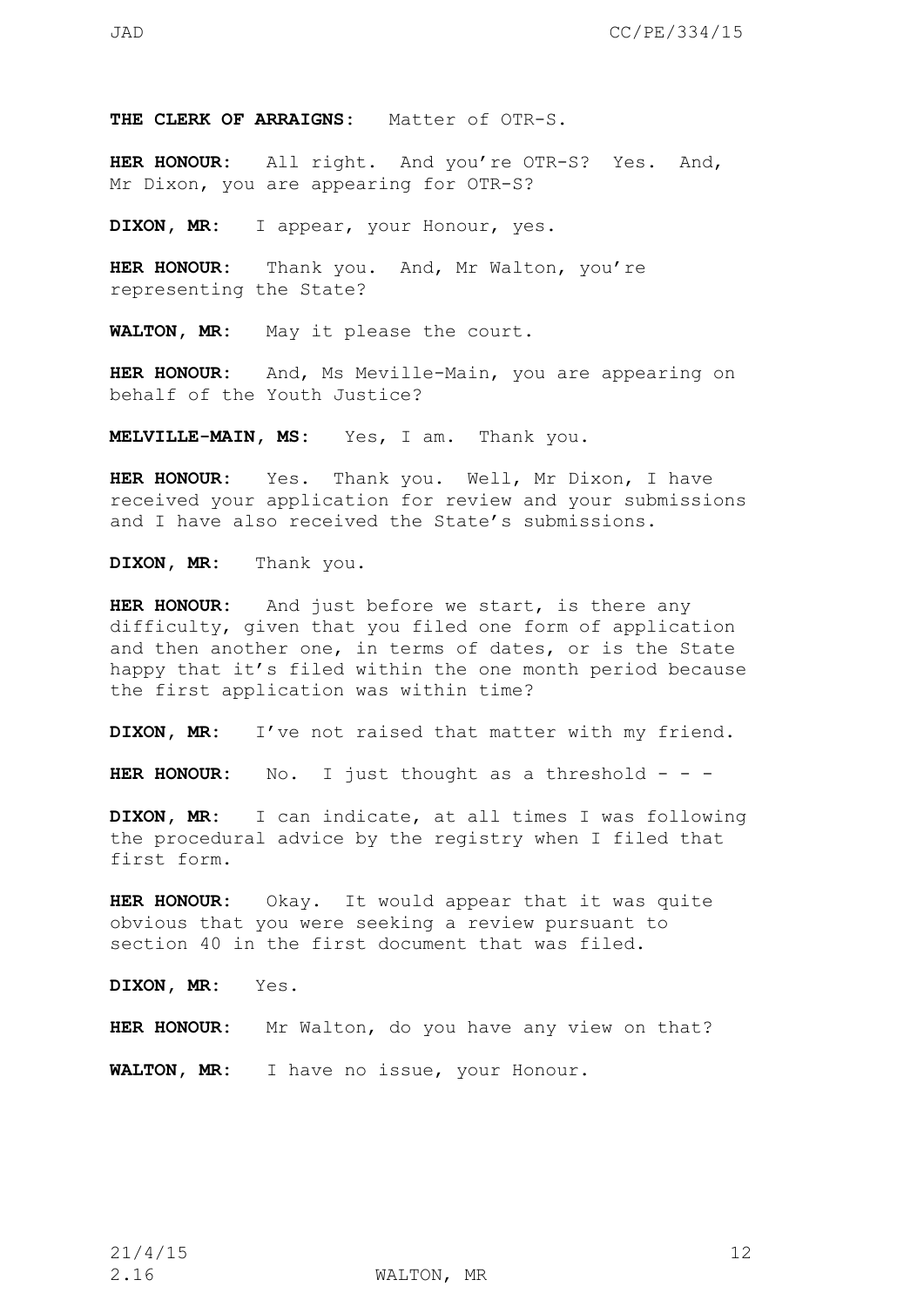as a threshold one.

**WALTON, MR:** Thank you, your Honour.

**HER HONOUR:** Yes. Thanks.

**DIXON, MR:** If your Honour is ready I will proceed with the oral submissions I wish to make.

**HER HONOUR:** Yes. Thank you.

**DIXON, MR:** The State has, quite correctly in my submission, identified the nature of today's proceeding. It's not necessary to show actual error as per a Supreme Court appeal. The provisions that this application is brought under were intended to create a relatively fast and informal method by which decision by magistrates could be reviewed by your Honour sitting as the President and today's application, your Honour determines the application by way of it being a hearing de novo.

Before I move to the submissions I wish to make in support of the application, there are a couple of what I submit are factual errors in the State's written submissions that I might just like to address first.

**HER HONOUR:** Sure.

**DIXON, MR:** The first of those appears at numbered paragraph 1 of the State's submissions, at page 1 of the submissions.

**HER HONOUR:** Yes.

**DIXON, MR:** It refers to the first incident and the second incident occurring three days later. That's correct. The first incident referred to is a robbery which occurred on 9 January 2015. The second incident occurred on 12 January 2015. The submissions say that two days after that the applicant committed offences which form numbers 624 to 626. In fact, those offences were committed on 14 February, so the time gap is one month and two days rather than the two days as suggested in the State's submissions.

**HER HONOUR:** Yes.

**DIXON, MR:** Similarly, paragraph 2. It starts:

This all happened.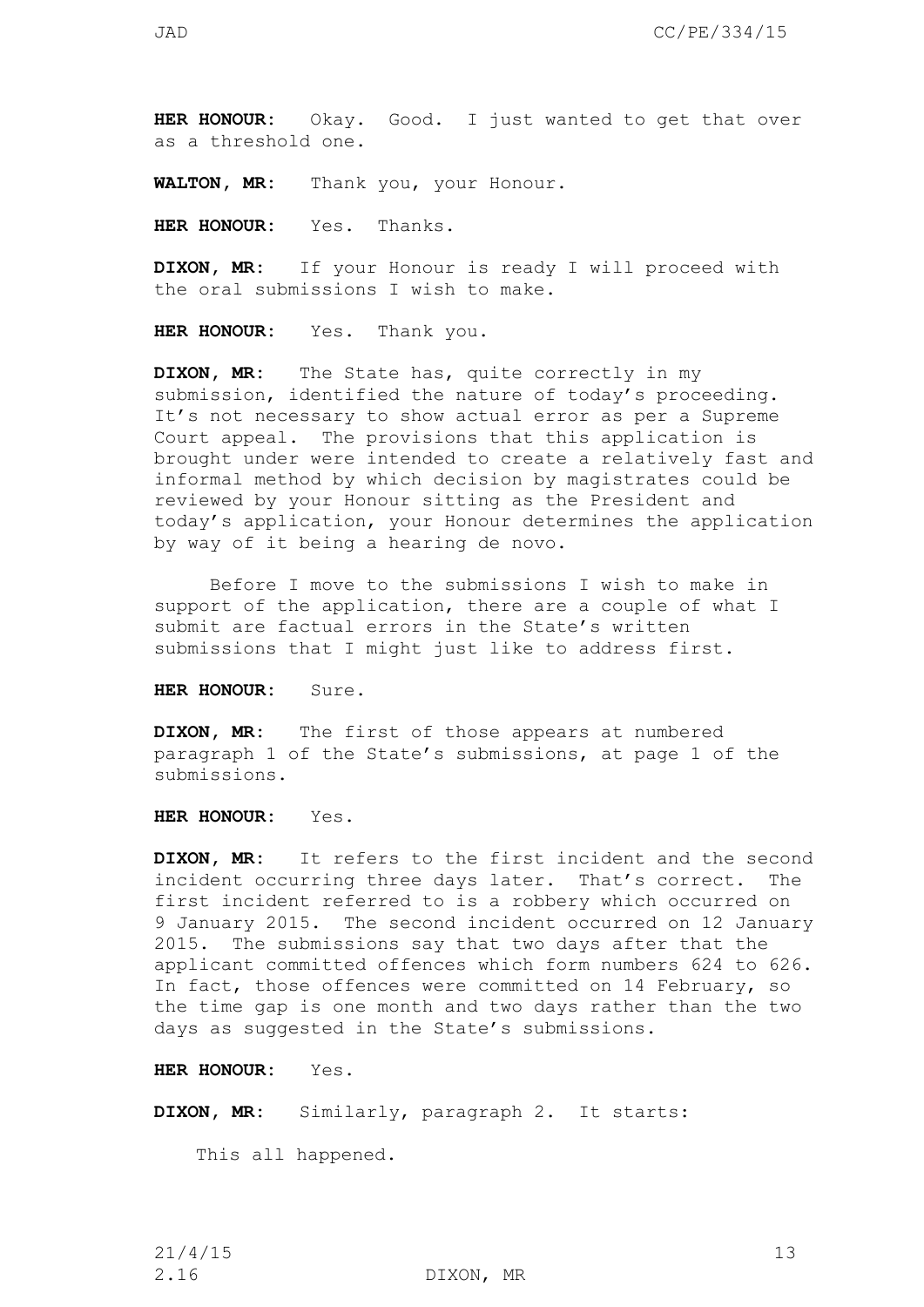That should not be a reference to all of the criminal offences described in paragraph 1.

**HER HONOUR:** Right.

**DIXON, MR:** It was only those three offences committed on 14 February 2015 which occurred in time whilst she was subject to the youth community based order.

**HER HONOUR:** Yes.

**DIXON, MR:** And the final matter is a relatively minor matter. At paragraph number 13, it refers on a couple of occasions to the applicant being subject to an IYSO so it was, in fact, a youth community based order rather than an intensive youth supervision order.

**WALTON, MR:** Your Honour, the State and I accept responsibility, your Honour, as I am representing the State today. No difficulty at all, your Honour.

**HER HONOUR:** Good. Thanks for that.

**DIXON, MR:** Your Honour, there's some factors that really gave rise to the reasons why this application is made and the first of those factors is the applicant's youth at the time of offending. In terms of the matters before your Honour, they were either committed when she was towards the end of being a 14 year old, an old 14 year old, or having just turned 15. The other factor of some significance, in my submission, is a relatively narrow period of offending in her overall antecedence.

She has commenced offending, you will see from the record, on 4 October 2014, which was a charge of damage which was dismissed, which was her first appearance and there's a period of offending up until 14 February. So it's a period of some four to five months of criminality. I conceded at sentencing that certainly some of these offences are serious. I don't shy from that concession I made at sentencing, but the submission I am making is, we have a relatively short period of offending by somebody, in my submission in this jurisdiction, is quite youthful for this jurisdiction. An old 14 year old or a young 15 year old.

The other issue is – and this is conceded – largely to do with her continued offending, but there has been a limited opportunity for OTR-S to have intervention provided by way of a court order and assistance through Juvenile Justice to address her offending behaviour. The

2.16 DIXON, MR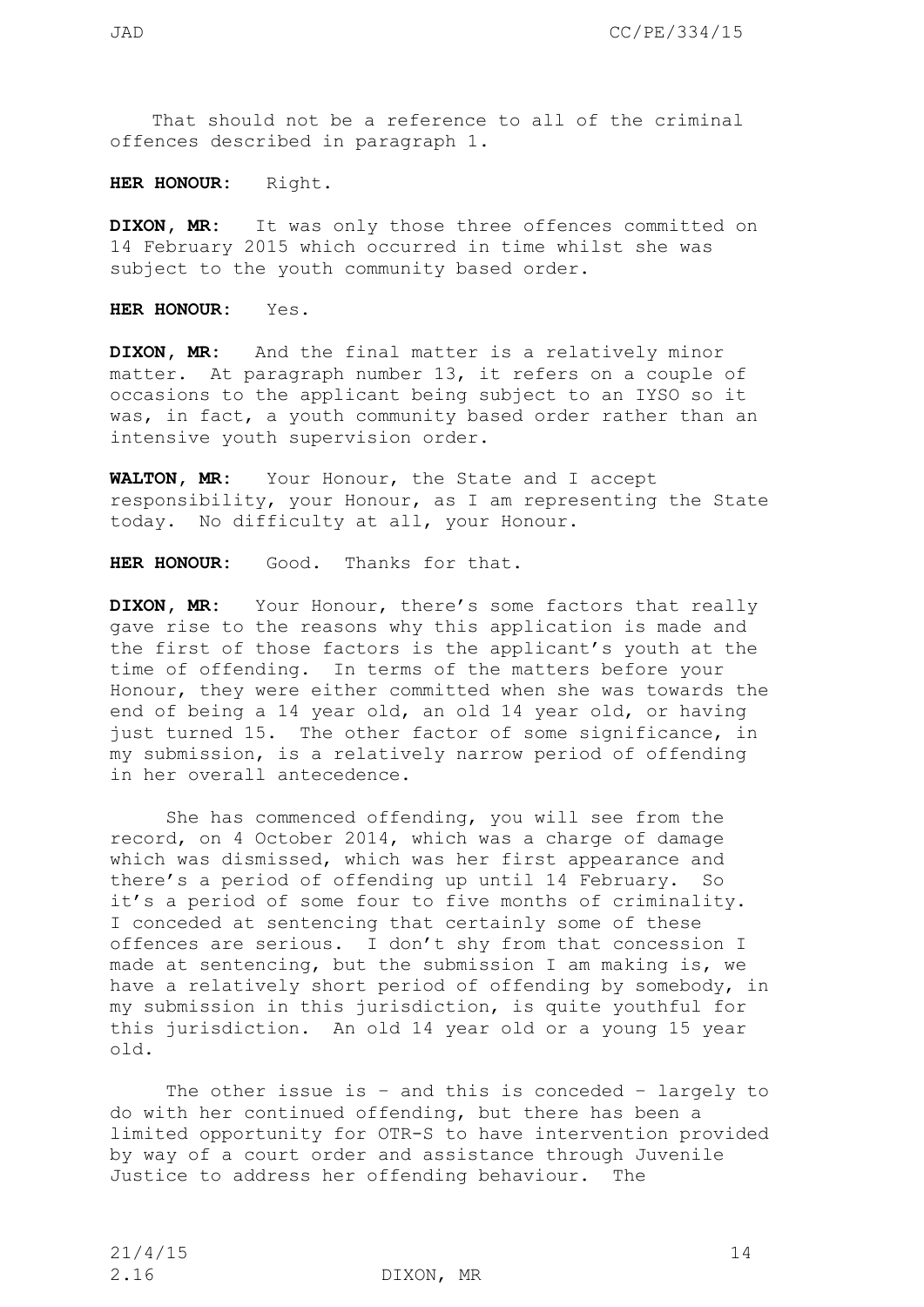reason I make that submission is, the only order she has been placed on was the youth community based order that she was placed on, on 22 January. She had about four weeks, roughly, on that order before she was remanded in custody, but that was due to her own re-offending.

She committed offences 624 to 626 on 14 February. So it's conceded that the reason she had such a short period of intervention was solely due to her re-offending, but I still make the submission she is somebody who, in terms of having supports to try and address her offending needs, she has only had the benefit of that for some three to four weeks. The position with the sentencing which occurred on 18 March before his Honour Magistrate Schwass, that is set out in my submissions, but she was placed on a sentence of six months immediate detention on charge 672, robbery. Six months detention cumulatively on charge 334, assault occasioning bodily harm.

In the sequence of events, her antecedence at the actual time of committing those two offences were that the only appearance she had had in the court was 3 November when she had that charge of criminal damage for which she was dismissed without any further punishment. The point I am making is, is by effectively imposing those two sentences of six months detention and making them cumulative his Honour has imposed the very maximum sentence he was permitted by law to impose on OTR-S, which is a total term of 12 months detention.

In a situation where she was an old 14 year old, young 15 year old at the time of sentencing and at the time of committing those offences had had a very limited criminal history. I accept there will always be cases where it would be appropriate for a magistrate to impose such a sentence, but in my respectful submission OTR-S is not at that stage when she was sentenced because a number of issues were identified and there were procedures and plans put in place in a pre-sentence report.

And in terms of the factors, sentencing offenders under the Young Offenders Act, some of which I have referred to in my submissions, my first submission is there was an option other than a term of immediate detention. Notably, a conditional release order to address things such as structural recreational activities, to provide her father with the assistance in terms of better parenting of OTR-S, for her to reengage in the education system and for her to undertake psychological counselling.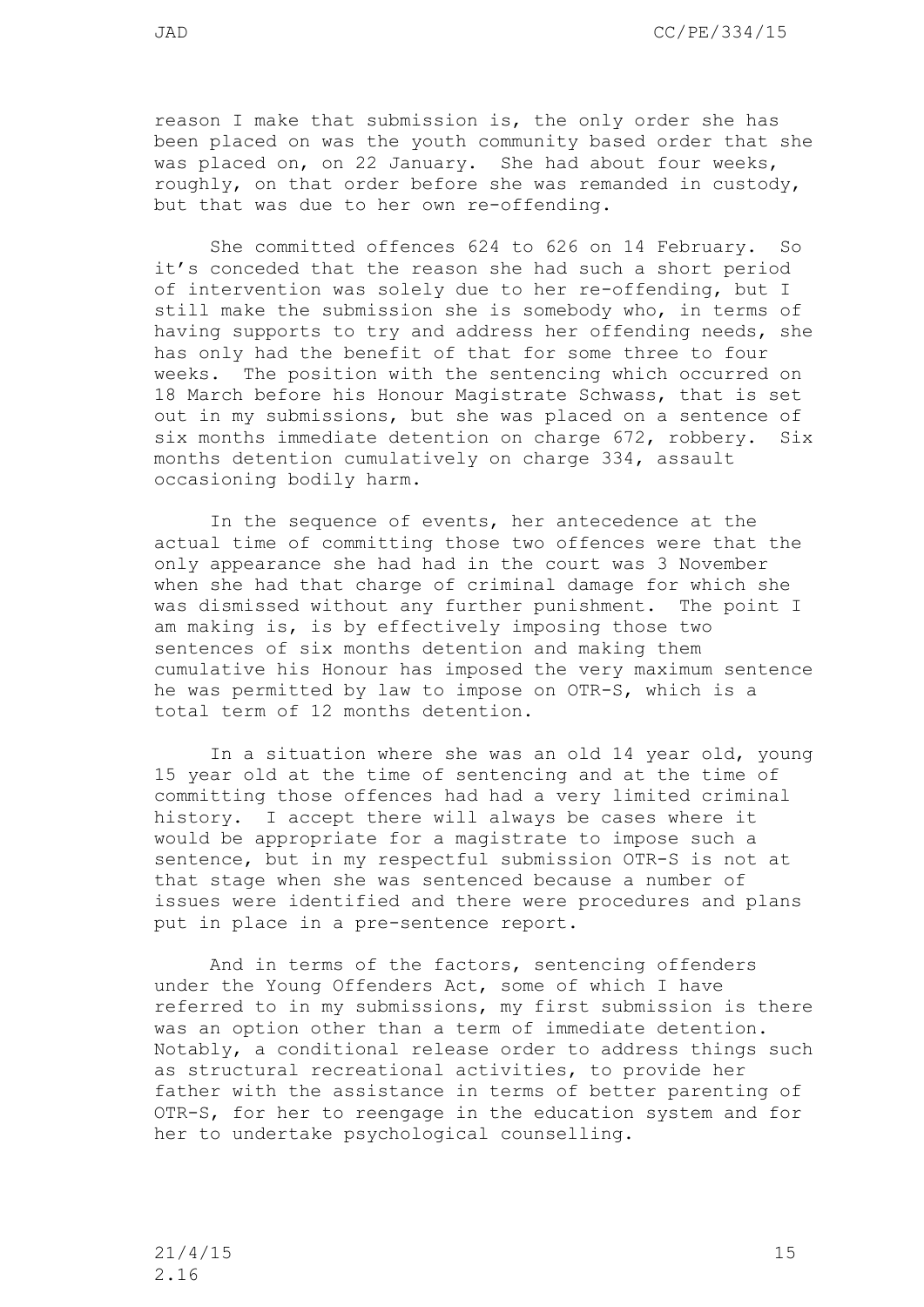There was some reference to what may well be some of the issues underlying her violent offending in the presentence report. There was a note in the pre-sentence report in relation to herself being a victim of childhood bullying. I have some further matters to put up about that. They were not raised at the actual sentencing, but in view of this being a hearing de novo I would submit I can submit those further instructions.

OTR-S's brief antecedence is that her natural mother was not in a position to raise her. She has been raised by her auntie and uncle. They're in the back of the court and all throughout her life she has always viewed those two people as being her parents. Approximately, well, in relatively recent times the family moved from New Zealand to Western Australia because her father secured work in Newman. I understand it was in the mining industry.

So OTR-S has come over from New Zealand to Newman. She has entered the local high school in Newman and was a victim of a group attack. Some three young girls assaulted her and thereafter that there were about two or three further incidents of assaults following that by the same group of people. Her father's worded it in ways such as, she has been a victim of violence. Regrettably she, in recent months, has dealt with that by herself becoming a bully and lashing out in a violent way which is reflected in the offences before your Honour.

But it would be hoped, in view of her youth, that psychological counselling may well be in a position to address that underlying issue with OTR-S's behaviour. The other submission, this was made at sentencing, it perhaps has more weight today, which was that the time she spent in custody has had a significant deterrent effect on her. She had had 21 days in custody at the time of sentencing. She has obviously been in detention ever since sentencing on 18 March.

I have addressed your Honour about the suitability in my submission of imposing a conditional release order. If I'm not successful in those submissions, my alternative submission is that in all of the circumstances 12 months detention is too much for OTR-S's case and there would be a situation, in my respectful submission, where a lesser term of detention than 12 months detention is the appropriate sentence in this case.

They're the additional oral submissions I wish to make on top of my written submissions. Unless there's anything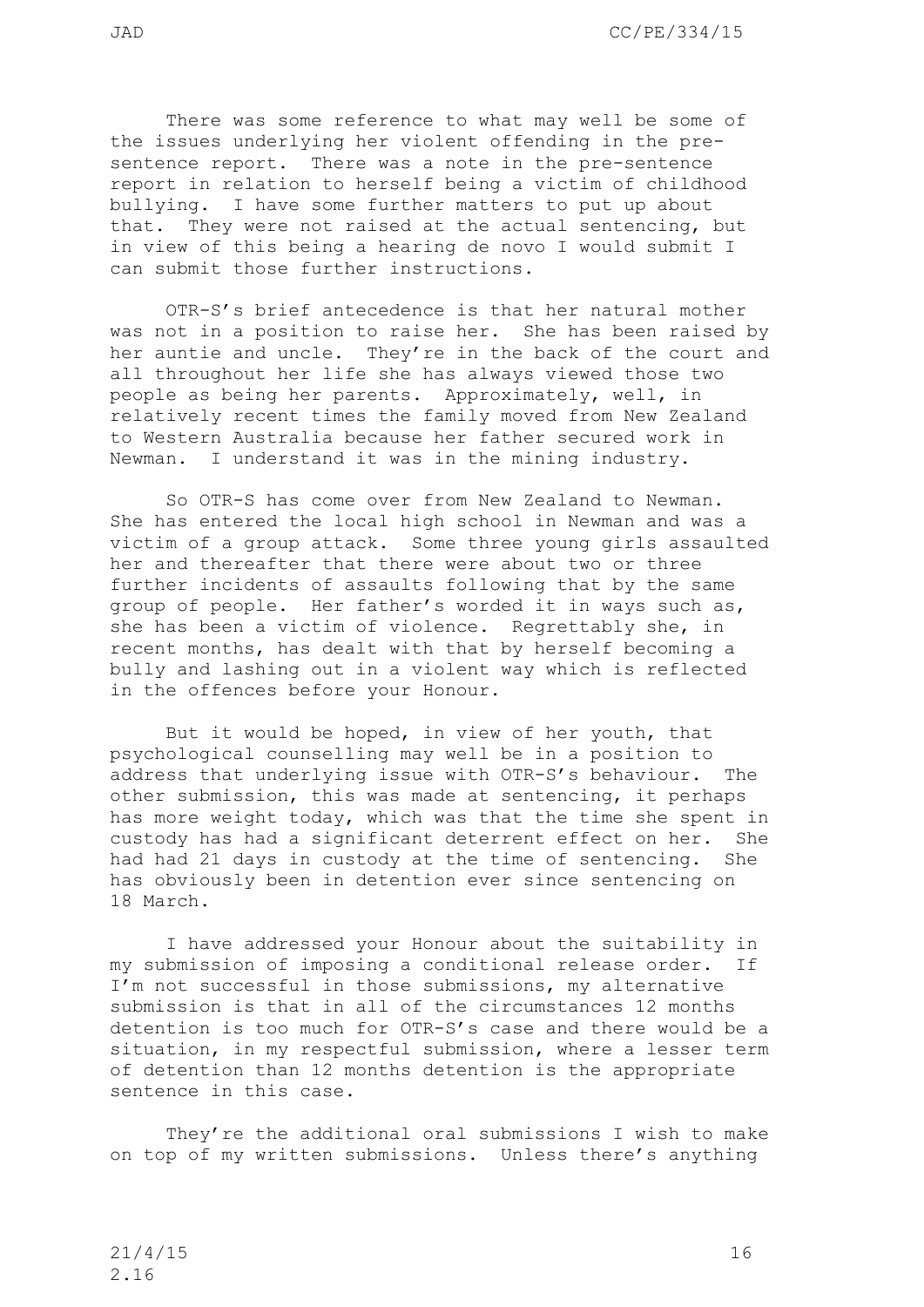**HER HONOUR:** Thank you, Mr Dixon. And, Mr Walton, did you wish to speak to the State's submissions?

**WALTON, MR:** Your Honour, I will just make some brief oral submissions. The State refers to and relies upon the State's submissions that have already been provided and referred to. The State would submit that the two main offences, the two offences which attracted the cumulative sentences, were self evidently very serious and the State simply just refers to the facts which speak for themselves.

The State, and sensibly, acknowledged the applicant's age at the time of sentencing, but would also submit that her lack of an opportunity or the limited opportunity to be afforded an opportunity to be subject to an order and have intervention is not strictly determinative in this matter and it would be trite to say that there would be no imperative to automatically impose an order in a person's navigation through the criminal justice system automatically prior to a term of detention, depending upon the circumstances of the offending.

**HER HONOUR:** It is pretty unusual, isn't it, to have somebody so young who has actually served some time, who has only been on a youth community based order for such a short period of time, to get the full might of the magistrate's sentencing power?

**WALTON, MR:** I would be speaking from the Bar table, your Honour. Which I'm happy to do so.

**HER HONOUR:** Well, look, effectively that really has to happen, because I know there's mention in the State's submissions about lack of case law but, quite frankly, there is lack of case law.

**WALTON, MR:** I'm happy to do so, your Honour.

**HER HONOUR:** It is discretionary. Yes.

**WALTON, MR:** I'm happy to do so. And the issue, I think, is the Chan factor, about comparative sentences customarily imposed. Your Honour, I can say from my experience, it is unusual but – and you're probably expecting this submission – is that it's not so far out of the bounds of sentencing, exercising discretion in this jurisdiction, as far as I'm aware, that it would attract necessarily an appeal or a successful appeal.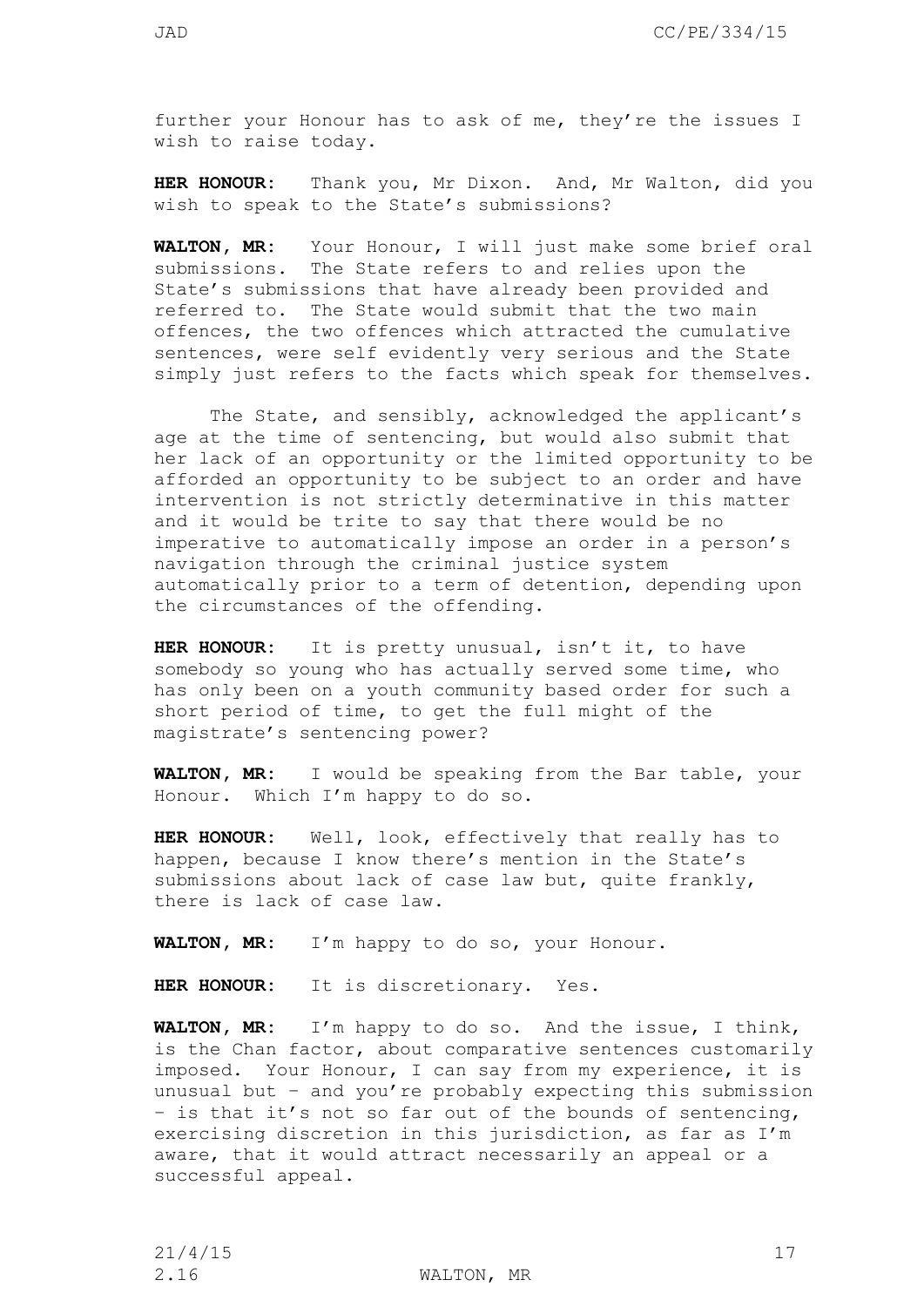**HER HONOUR:** Yes. But isn't that the difference, because I'm here as a section 40 review.

**WALTON, MR:** Yes, your Honour.

**HER HONOUR:** Not as an appeal.

**WALTON, MR:** Sorry, your Honour. As a review.

**HER HONOUR:** Yes. No. I fully accept that your submission was in respect of a review. But the test for me is a very different one from if it was an appeal.

**WALTON, MR:** Certainly, your Honour. And I accept that and that's what the State's submissions would say. Fundamentally, I would have thought that it was – my friend's submissions appear to be at one time a complaint about the total sentence being manifestly excessive and I'm going to – I apologise for using these terms, but I think I can apply those with the necessary changes being made or the adaptions.

## **HER HONOUR:** Sure.

**WALTON, MR:** But also, it would seem to the State that it perhaps falls within the category of a failure to adhere to the totality principle rather than it being manifestly excessive. That, of course, attracts – applying to individual sentences. It would appear to the State that the individual sentences alone are not manifestly excessive, but it may well fall to be a misapplication of that totality principle.

In addressing that, one of my friend's submissions he made orally and also in his submissions which struck me, or the State, as having some initial attraction and weight was the fact that the magistrate imposed the 12 month sentence being at the very upper limit of his jurisdiction. That, I would submit, your Honour, is perhaps – and I don't use the word misleading against my learned friend – but perhaps it has a false attraction because jurisdictional limit is very different to a maximum penalty.

I have referred to the case – well, I haven't referred to the case, your Honour. It's Wiltshire v Maffey. I have a copy. I have provided it to my learned friend. I haven't provided it earlier, your Honour, because I only thought of it mid-morning from my previous experience. And it would appear to me that that's two very different things and you can't conflate those two principles to suggest, or to infer, that the magistrate by imposing the upper limit

2.16 WALTON, MR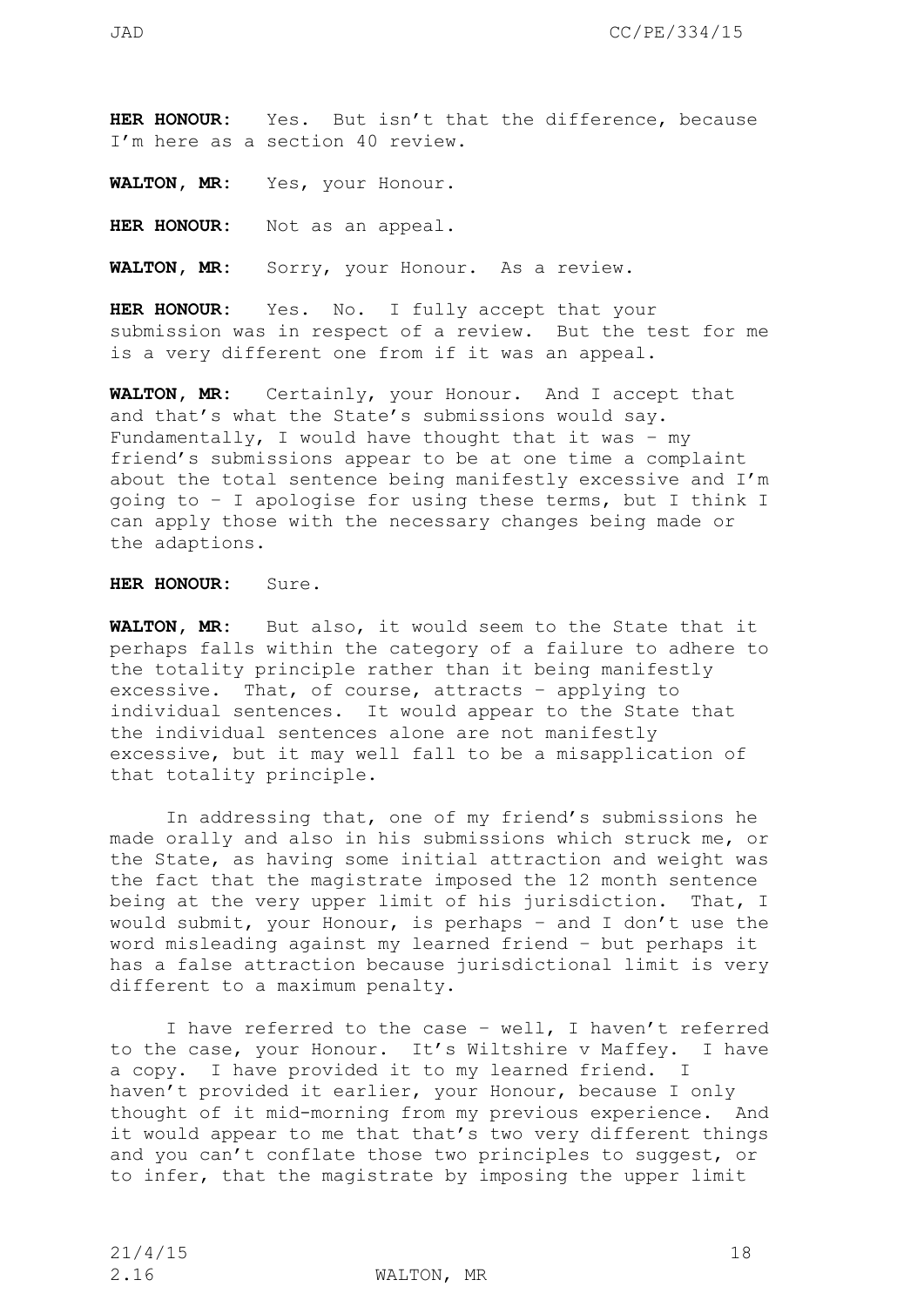that reflected somehow that the offending was treated as at the very highest end or at the highest end of any scale.

**HER HONOUR:** No. So basically, in this jurisdiction, the magistrate has reached a conclusion that his powers were sufficient to deal with it.

**WALTON, MR:** That's right.

**HER HONOUR:** And, of course, that there was a significant greater penalty that could have been imposed had the matter been referred to the President.

**WALTON, MR:** That's right, your Honour. I think there might be a danger in – well saying, well, this is the jurisdictional limit. That somehow reflects the magistrate treating these offences at the very highest end, which it appears he – well, the State would submit he hasn't and that would, perhaps, by describing these offending as the very highest end is clearly incorrect and he – but the learned magistrate hasn't fallen in to that error in the State's respectful submission.

In addressing the issue of totality. Your Honour, the State would say that, having a look at the overall sentence it appears that the learned magistrate has adopted and followed the totality principle in that the mix of sentences for the offences that he had to sentence, such that he has made some offences concurrent, he has treated some by virtue of section 67 of the Young Offenders Act with no further punishment.

So there has been an application of the magistrate's attention to that process by virtue of the structure of the sentence. So it couldn't be said, or the State's submission is that it couldn't be said, that the totality principle has been ignored but, rather, the State's submission is that, it has been followed and there has been careful consideration of the structure of the sentence and it's for that reason that the State would say that if it was to be – the review was to be to look at various traditional heads of fault, is that the totality principle has, in fact, been followed.

And I note that the two sentences which attracted the cumulation were committed on different dates, were different offences and different complainants, and I think the timeline of offending, that the offending which attracted the youth community based order, occurred on 22 October 2014, 19 December 2014 and 3 January 2015. The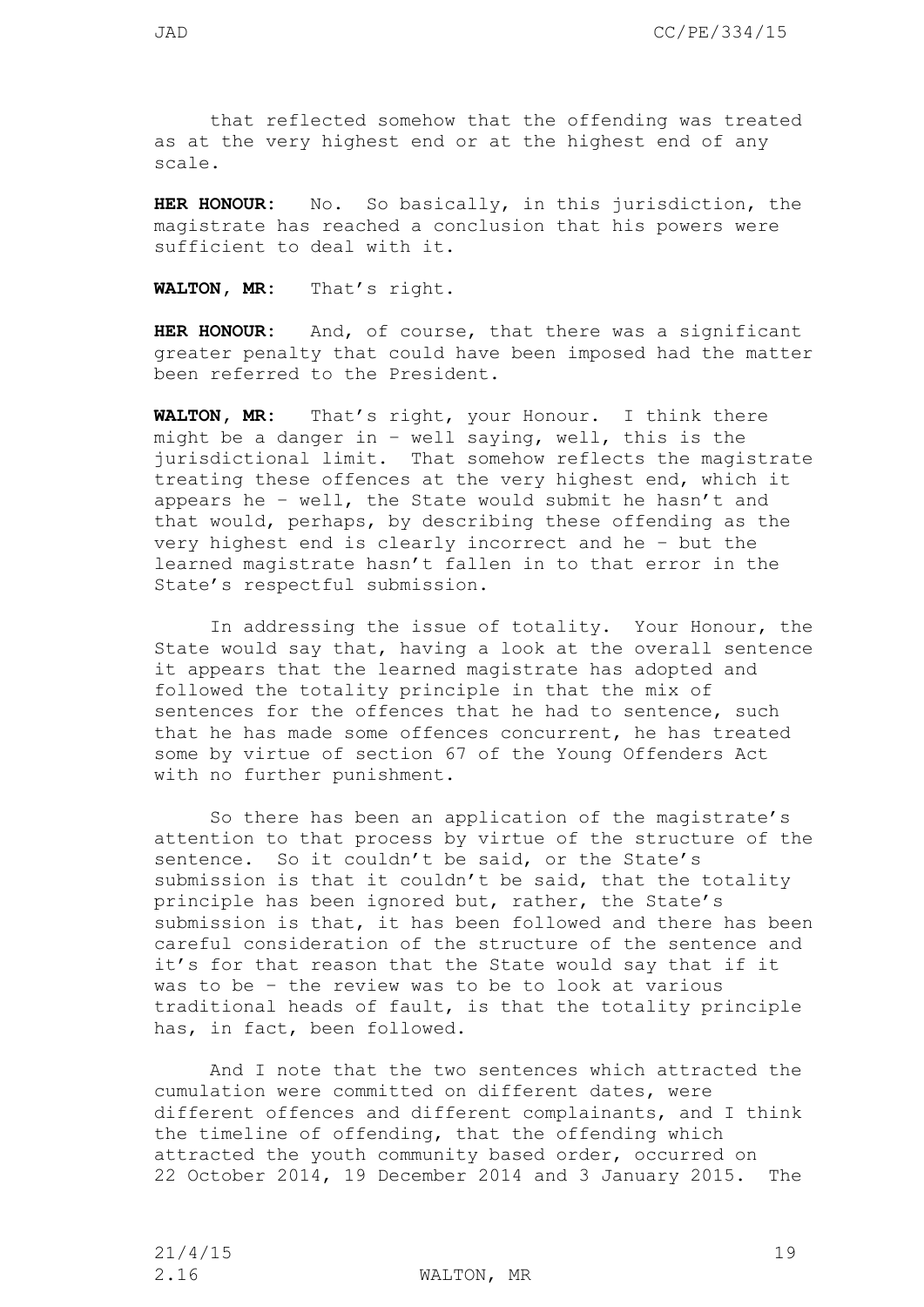new offences, or I describe them as the offences that came before the magistrate, after the YCBO, were committed on 9 January, 12 January and 14 February 2015 and I note all of the offending that I have referred to contained an element of violence and on 14 February there were two offences which involved aspects of violence.

So it's a continuation from, in effect, October of 2014 throughout that period. Now, my friend makes, and perhaps, with respect, a legitimate point about the opportunity for intervention and the State accepts that. But by virtue of the actual offending itself it appears there is an escalation which, again, may support my friend's submission, had there been intervention. But the State would say, well, there is also an intervening period or an intervening date and that was November – sorry, 22 January, where there was a youth community based order imposed, but after that date there was other offending of a violent nature.

Again, the State just simply refers to the serious assault. So in all, your Honour, the mix of offending before the magistrate on that date was relatively lengthy, over a relatively or a few months period of time. The totality principle, with respect, was applied and it appears that the individual sentences themselves were not manifestly excessive when taking in to account the maximum penalties available, the jurisdictional limit, which is just that, and the nature and continuation of the violence.

If your Honour is against me on that point, on those points, I note that the submissions filed with the court by the State at paragraph 13(e) talk about the time spent in custody may allow the court to reconsider as to whether a youth conditional release order is imposed. I would also offer an alternative, your Honour, by way of respectful submission, is that the court may look at the overall mix and say, well, the totality principle hasn't been misapplied and may consider that the two terms previously made cumulative may be, in fact, made concurrent as an alternative.

I don't wish to, of course, suggest a result, your Honour, but I just simply say it because of the submissions being made previously. Thank you, your Honour.

**HER HONOUR:** All right. Is there anything that you wanted to raise, Mr Dixon?

**DIXON, MR:** Just briefly in response. My friend's submissions about what are the grounds of the application,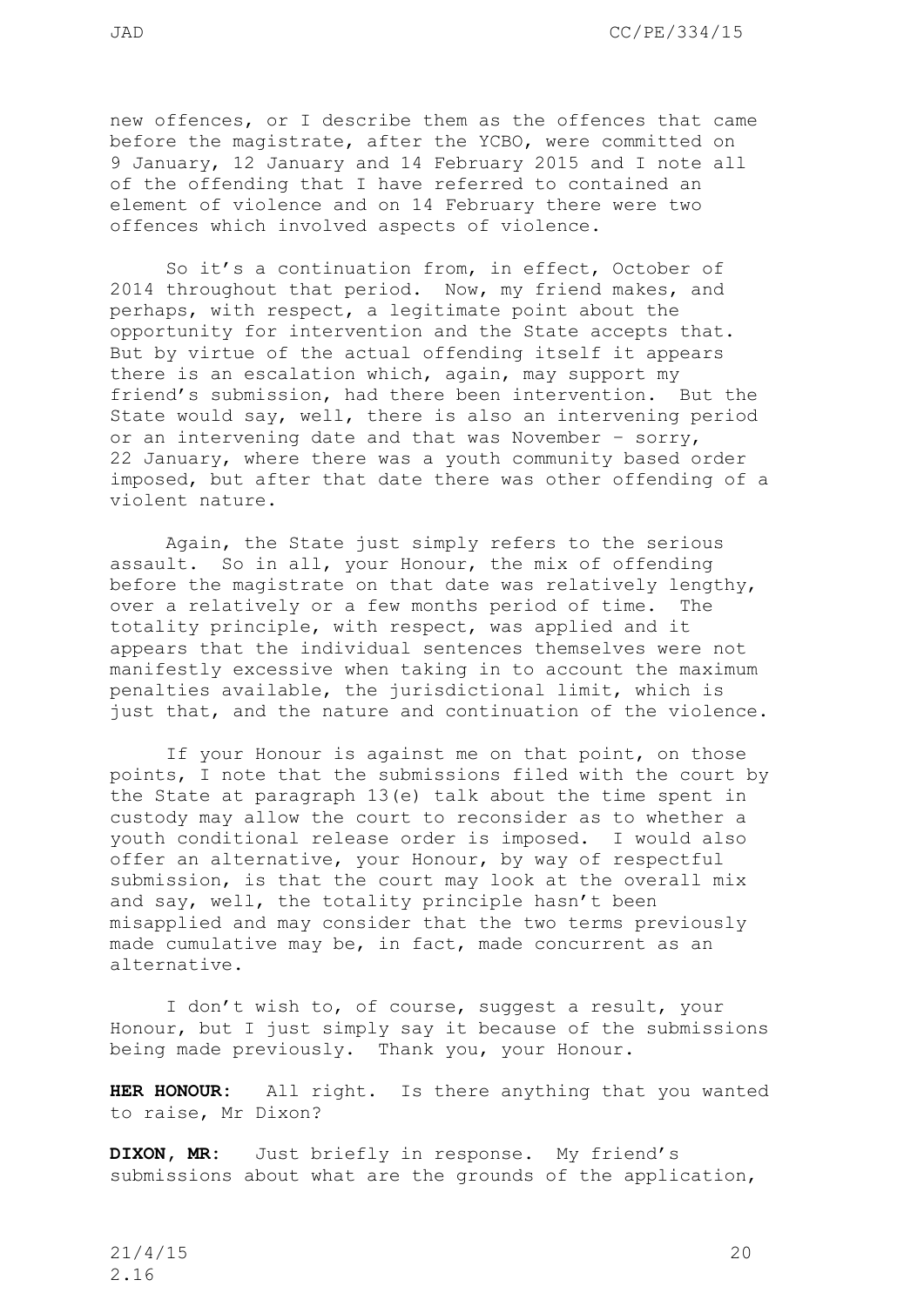is it an argument that sentence has been manifestly excessive or a misapplication of the totality principle. In my submission, the nature of these proceedings, it's a hearing de novo. It's a matter, with respect, for your Honour to consider the matter and come to a decision.

I am not bound in my submission in making this application to establish either that the sentences were manifestly excessive or there was a misapplication of the totality principle. What I will say further to that is, the authorities I understand the State has referred to in their submissions and to some extent in the oral submissions made today, it's an application of the sentencing principles as they exist in the adult jurisdiction.

This jurisdiction is statutorily different by virtue of the Young Offenders Act and a few express provisions of that Act that I have referred to in my submissions. That is, a period of detention should only be used as a last resort, although that's similar to the adult jurisdiction. There's also a statutory obligation if detention is required it is only to be for a shorter time as is necessary. So in my submission, that modifies both the usual principles, such as totality and what my friend referred to as whether or not the sentences are manifestly excessive.

The other express statutory difference is how young the offender is as a mitigating factor, which operates strongly in this jurisdiction, in my submission, and again I refer to OTR-S's ages at the time of the offending and also sentencing. Unless there is anything further, your Honour, they are my points in reply.

**HER HONOUR:** Thank you. All right. Well, I will deal with the matter now. Mr Dixon applies for review of the decision of his Honour Magistrate Schwass to sentence OTR-S to 12 months detention on 18 March 2015. The review is brought pursuant to section 14 of the Children's Court of Western Australia Act 1988 and I think it's important to refer to that. Section 41 states:

Subject to this Act, where the Court, when constituted so as not to consist of or include a judge, makes a finding that a charge against a person is proved and makes an order against or in relation to the person in consequence of that finding, the Court when constituted by the President may, of its own motion or upon an application made under subsection (2), reconsider the

2.16 DIXON, MR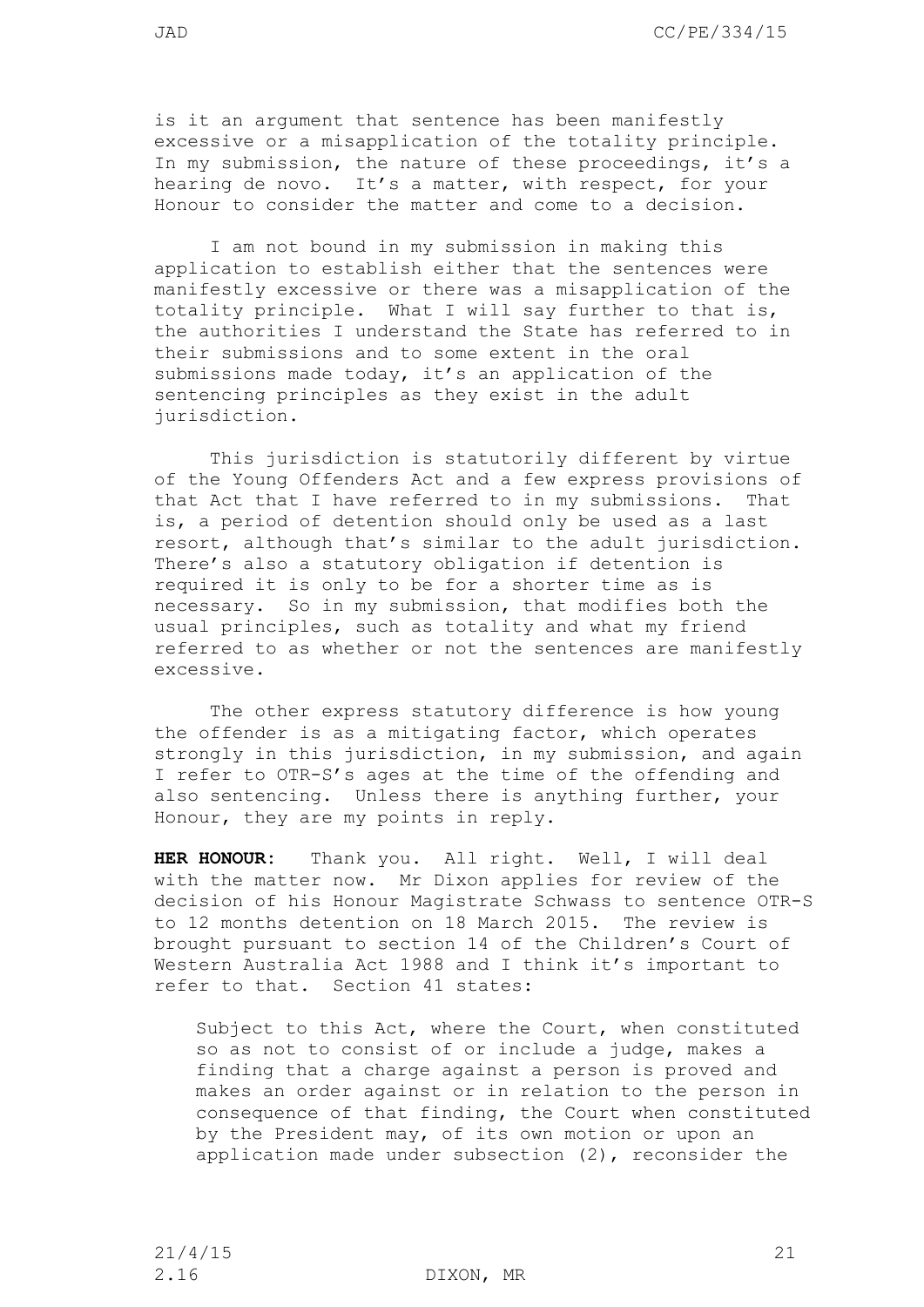order and confirm the order, or discharge the order and substitute any other order that the Court, if it had been constituted by the President, could have made in relation to the offence.

The section goes on in respect of subsection (2) to state that when the application is made by a person it must be made within one month after the date of the order, but it is conceded by all that, in fact, the sentence occurred on 18 March 2015 and the first notice was filed on 7 April 2015, so it was within time.

Because this is a review and it's not an appeal, it's not necessary to show actual error in section 40 review. A review is not an appeal to the Supreme Court and section 40 was intended to create a relatively fast and informal method by which decisions by magistrates could be reviewed by the President and there has been the relevant case law cited by the State. P v The Queen, which was a Full Court of the Supreme Court decision of 1 December 1995, a decision of Scott J at 14.

Further review of a sentence is a hearing de novo and there is reference there to M v The Queen. Once again a Full Court Supreme Court, 15 August 1994. And in that case the Full Bench agreed with the lead judgment of Zeeman J at page 6. It's conceded the court has jurisdiction to review the detention sentence imposed. However, the State submits that while there is no requirement to show an appealable error, given the discretionary character of section 41 indicated by the word "may", the presence of an error may assist the court in its decision.

The State submits that there is no express or implied error in his Honour's disposition. The applicant's ground for review is that in all the circumstances the appropriate sentence should have been a juvenile conditional release order or a sentence of less than 12 months detention. I now turn to the matters for which OTR-S was sentenced on 18 March 2015. She was sentenced to 672 of 2015 robbery, six months detention. 334 of '15 assault occasioning bodily harm, six months detention cumulative. 624 of '15 assault occasioning bodily harm, six months concurrent. 625 of '15 assault, six months concurrent. 626 of '15 stealing, three months concurrent. That was a person.

884 of '15 was dismissed, being a stealing for which imprisonment is not an option and no further punishment was imposed. 55 of '15 an assault, three months concurrent. 935 of '14 assault occasioning bodily harm, six months concurrent and 907 of '14 assault, being three months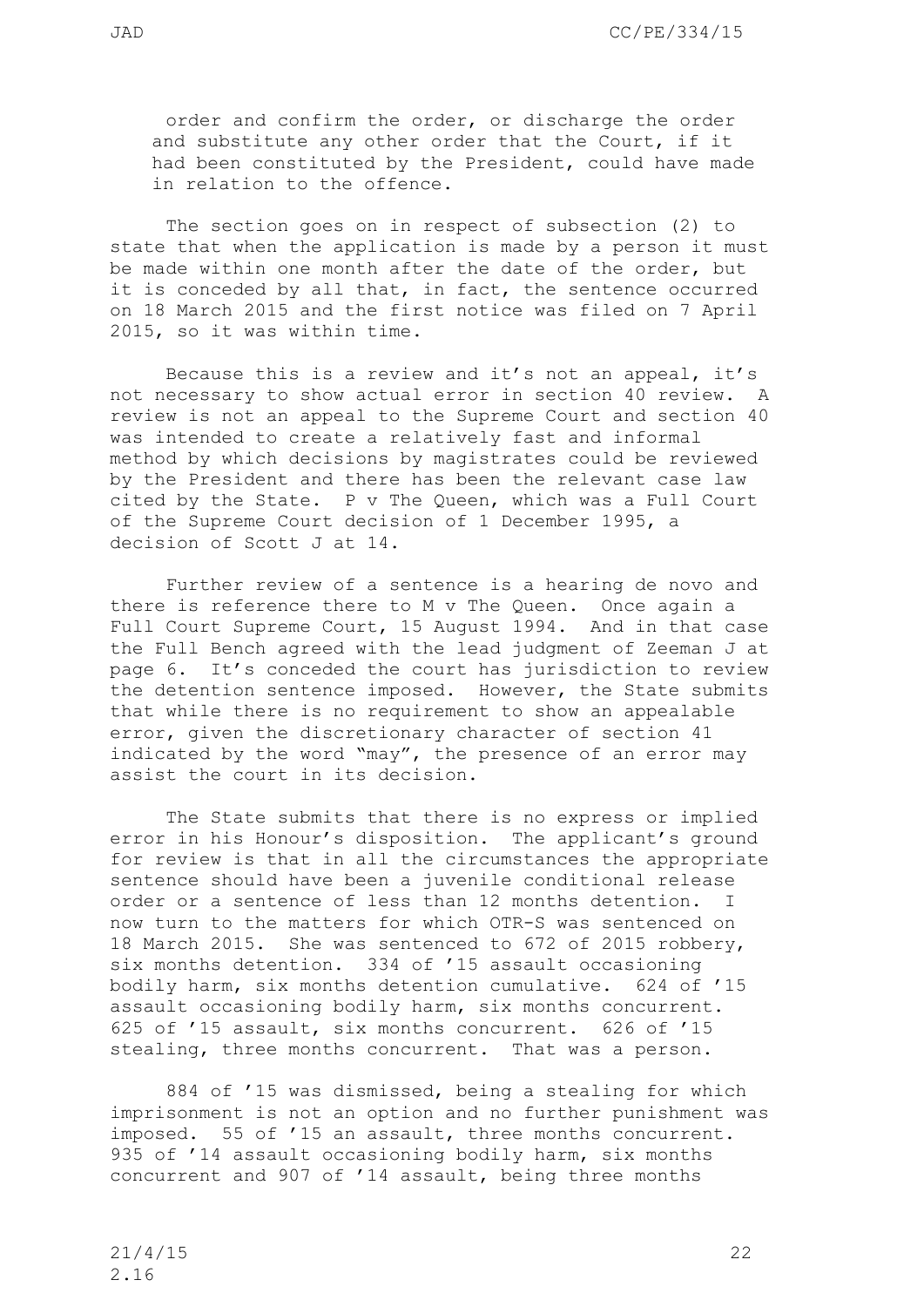concurrent. Prior to that there had been the imposition of the youth community based order and at the time when that order was imposed the only time that OTR-S had been before the court was in respect of a damage charge that had been the subject of dismissal.

So what that meant was that, on the date of sentencing, 18 March 2015, the only order that had been imposed against OTR-S at that time had been the youth community based order. Now that, of course, was breached and I will speak about that further. The head sentence imposed was backdated to 21 February 2015 to reflect the time that OTR-S had spent in custody. OTR-S was 15 years one month old at the date of sentence and she was first sentenced, as I have stated, to the youth community based order for three months on 22 January 2015.

So that first order was imposed when she was still 14 years old. That order related to three complaints that were, of course, then dealt with in respect of the subsequent sentence and I'm referring here to the statement of material facts and the Community and Justice report dated 22 January 2015. In respect of 885 of '15 OTR-S was with significantly older peers at the time that she stole from the person and violence was involved.

907 of '15, the assault occasioning bodily harm, OTR-S had punched the complainant MS twice in the face. 935 of 14, assault occasioning actual bodily harm, she punched the complainant PW several times in the head and kneed her in the face.

Now, in respect of that one, OTR-S said that she felt angry at the victim for gossiping about her and it was identified in the report of 22 January 2015 that a lack of emotional regulation was identified and needed to be dealt with. 55 of 15, assault occurred when OTR-S punched the complainant TW to the side of the head causing the complainant's glasses to smash. OTR-S said she was feeling upset and angry about an unrelated matter whilst in Perth City. She said the complainant had been staring at her.

The relevant report identified again a lack of emotional regulation skills. 3342 of 2014, assault occasioning actual bodily harm, was an offence that occurred after some of the charges that were dealt with but before the youth community based order was imposed because that one occurred on 12 January 2015 but was not dealt with until 21 February. It did not, therefore, breach the order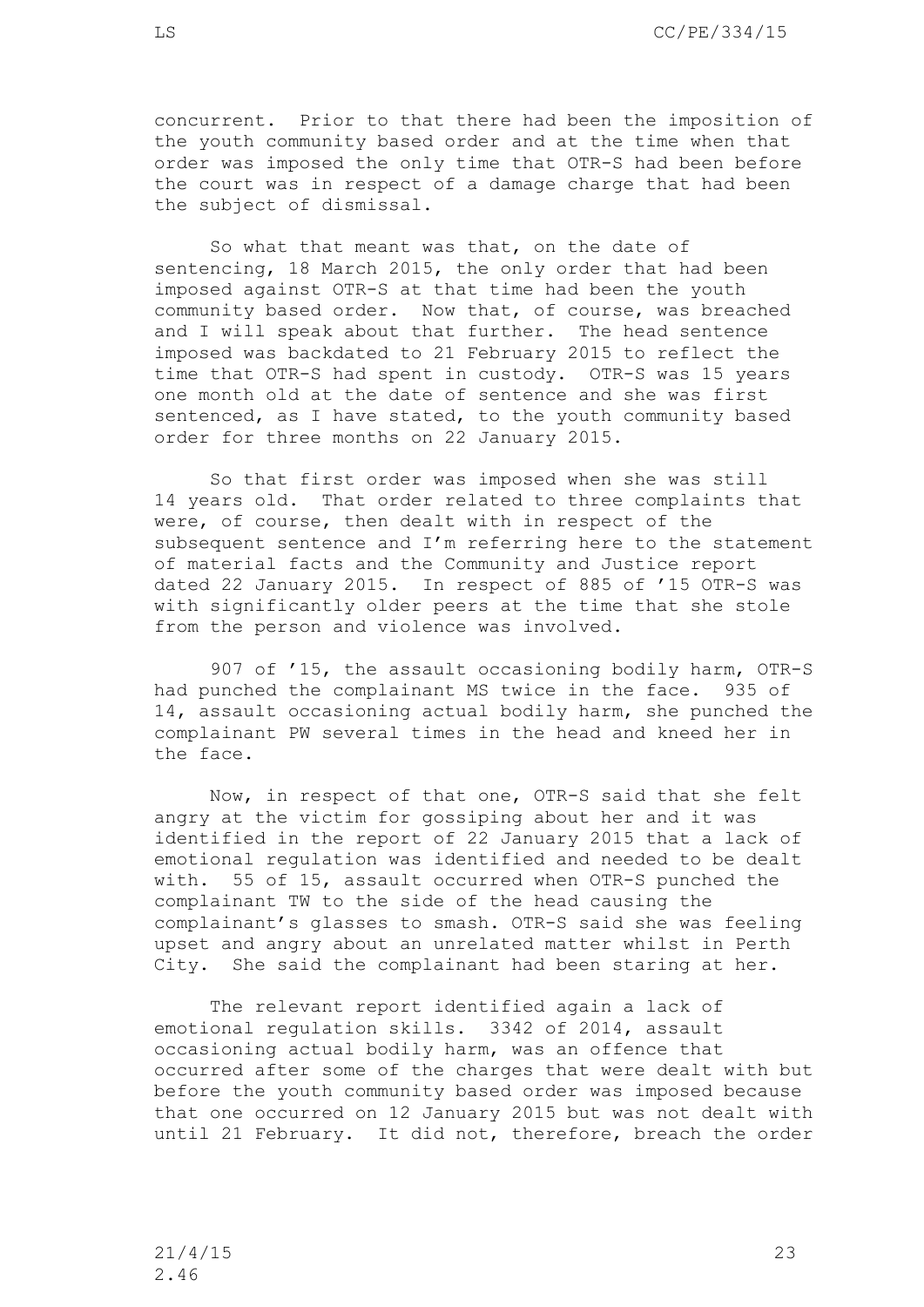and it, therefore, occurred at a time when the only matter on the record that was relevant was a dismissal.

In that case the complainant was standing outside Hungry Jack's talking. OTR-S punched her to the left side of the head with such force that she was knocked to the ground and she hit the glass window frame. She was injured and a scuffle ensued and that was recorded on Facebook. The victim suffered swelling to the jaw and cheekbone and discomfort. And just three days prior, once again, an offence that had not breached the youth community based order, OTR-S committed the offence of robbery which was 672 of 15.

The complainant had gone to the public toilets at the corner of Murray Street at Forrest Chase. She was seated with a clutch bag on her lap and OTR-S took it from her lap and ran off. The complainant chased her and caught up and she said, "I want my stuff back", and OTR-S said, "Do you want a go?" and the complainant grabbed at the bag. OTR-S punched her with a right fist to the face and the complainant kept trying to grab the bag. OTR-S punched her two more times and continued to try and get the bag.

Now, the bag was never returned and so what was stolen from that young complainant was an iPhone 4 and \$84 cash. The total value was \$520 and no restitution was made, no doubt nor ordered because of the actions of the court. Now, after OTR-S was placed on the youth community based order on 22 January 2015, the remaining three offences occurred, all on 14 February 2015. So that was two days after she turned 15. 624, 25 and 26 of 15 occurred between 9 and 9.30 pm. OTR-S was in company with two others and they walked behind the complainant and her two girlfriends returning to their car.

OTR-S called out asking for money and when she was told "No" she continued to heckle them, and then the complainant felt something hard hit the back of her head causing her to fall on the rear bumper of the car. She felt swelling and bruising to her left shoulder and tenderness at the back of her head. One of her friends then felt someone grab her hair from behind and pull it hard, dragging her head to the road. She did not have visible injuries but experienced pain.

And the third girl was so traumatised, it would appear, that she went down the road and she threw her handbag at OTR-S hoping that it would stop her from attacking her. Now, police located the stolen MasterCard from that handbag with OTR-S, but they did not get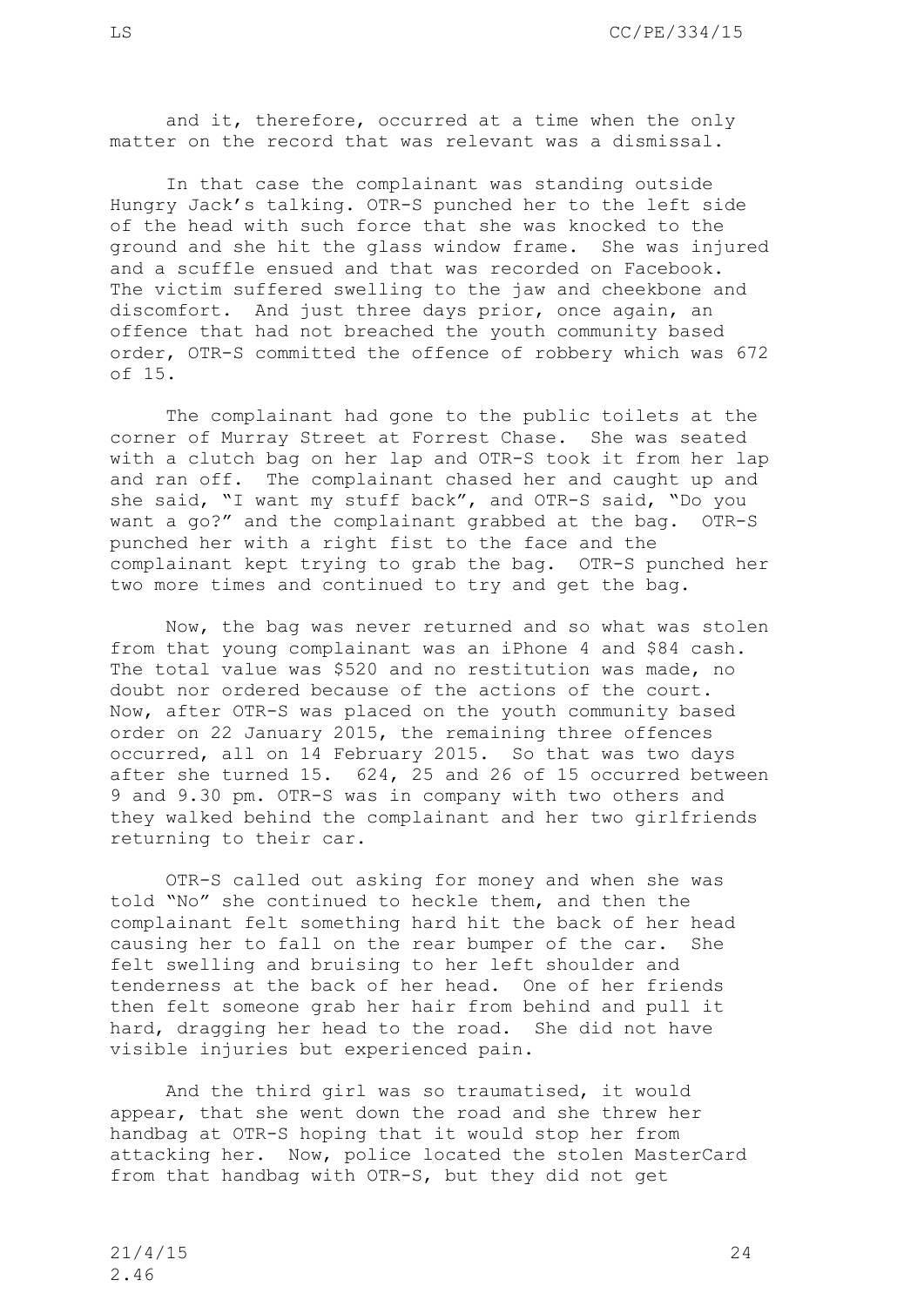anything else back and so she lost the handbag, the keys and the cash. They were never recovered. OTR-S was then remanded in detention following that arrest on 23 February 2015.

That remand in custody was confirmed by the president. Now, I have listed these offences in a pool because they certainly are very serious charges and an order of detention is, effectively, conceded by all parties to be the only appropriate option despite OTR-S's young age and the short period of her offending. The reason for the review is that it is challenged on OTR-S's behalf that the form of detention and/or the length of the term imposed is appropriate. The community and youth justice reports dated 22 January and 18 March 2015 provide the following information.

OTR-S was born in New Zealand and because of domestic violence and problems at the time prior to her birth, her birth father has had no role in her life. Her mum arranged for her auntie and uncle, who she considers her mum and dad, to bring her up, and Ms AW and Mr GS, who are her birth uncle and aunt, have been her parents throughout her life, and they continue to be supportive of her in their parental role.

OTR-S has two siblings, who are the children of her uncle and aunt, and she alleges that there has been abuse with her brother of a physical and verbal kind. She has returned to New Zealand to visit her birth mother and she has got three biological siblings and four half-siblings and she is keen to see her mother again in the future. Mr S is a FIFO worker and Ms AW is a stay-at-home mum. They have repeated their support of OTR-S in each of the reports that has been prepared for the court.

When OTR-S was aged 12 to 13, the family moved to Newman and OTR-S was the victim of extensive physical and emotional bullying. This compounded with exposure to familial aggression from her brother and her link to much older negative peers has been seen by the author as leading to her being violent and not regulating her emotions appropriately. OTR-S said she would go to Year 10 at Warnbro senior high school.

She had been at Rockingham senior high school but had truanted and she said that she wanted to finish her court obligations and go to school in Australia and then maybe return to New Zealand. Her parents are very supportive of her going to school, living with them at home and getting involved in pro-social activities like touch rugby and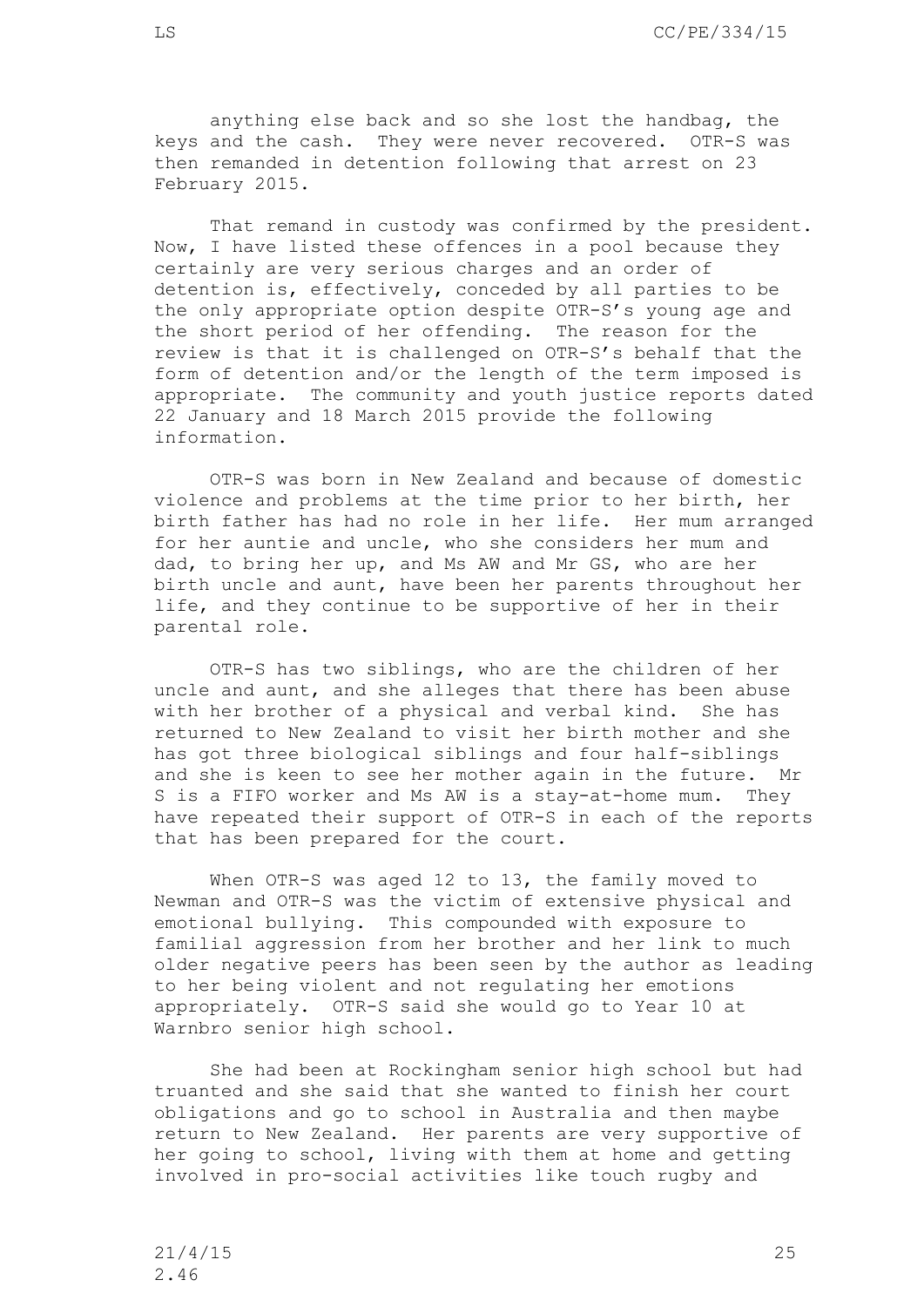netball. They will support her to do psychological counselling and drug and alcohol counselling for the alcohol and cannabis use that she accepts occurred at a time relevant to some of the offending.

The offending after the imposition of the youth community based order happened only weeks into the school semester, but it seems that OTR-S was not attending school. She was still associating with negative peers and she lacked daytime structure. She was dismissive of the effects of her offending on the victims. She was not adhering to house rules, she was disrespectful to her parents and Mr S agreed to a referral to the parents support program.

OTR-S had not yet engaged with the departmental psychologist, she had not started to address the offending behaviour, emotional mismanagement or peer refusal skills. At the time of sentencing, the State said to the learned magistrate that his Honour could impose detention or a conditional release order. At that time OTR-S had spent 25 days remanded in custody and 17 days in respect of some earlier times.

All offences occurred when OTR-S stated she was fearful of the older peers and there was an alleged involvement with alcohol and/or cannabis. In sentencing a young offender, I need to consider the general principles of sentencing under the Young Offenders Act and these are set out in section 7. They are matters that have clearly been considered by his Honour, but there are some matters that I think need to be looked at in light of the order of things.

The first is section 7(8), detention should only be used as a last resort. I am mindful that OTR-S was aged 14 for the majority of the offending and just turned 15 in the month prior to the offences that occurred immediately prior to her detention. I am also well aware that there was only one youth community based order imposed and that no other orders of the court had been imposed. Section 7M recognises the importance of family for the young person and encourages sentencing that strengthens family.

OTR-S's family is very supportive. Her parents are present in court today and clearly they will do what they can do get her back on track and to keep her out of detention by encouraging her to follow whatever rules are required. So I am dealing with a young person aged 14 to 15 at the time of offending who has only ever been sentenced to a three-month youth community based order that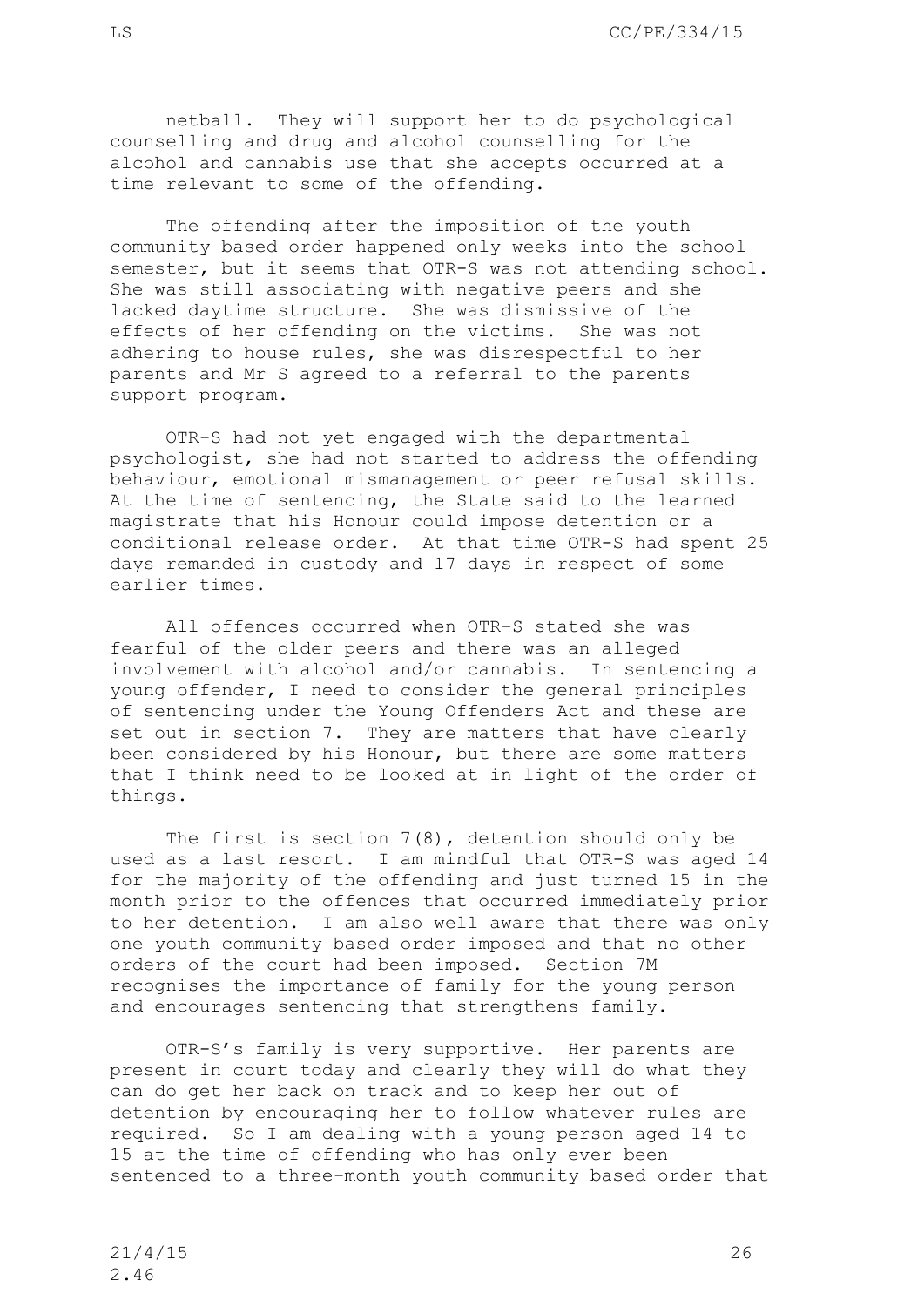had only run for three weeks prior to the further offending at a time of year when it seems little would have started to lead to pro-social activities given it is the start of the school year, sports are not underway and there had not been formal referrals to psychologists and the like, and I am dealing with a young person who has family support.

I now have a look, then, at that sentence of 12 months immediate detention and, given the circumstances, I find that that sentence is not the appropriate order that should have been made. An immediate term of detention is a sentence of last resort and given that only one order had been attempted for a very short period of time, I do not consider that an immediate term had yet been reached. So I then turn to the second issue, which is a conditional release order and the appropriate length of time.

I accept what Mr Walton had said, that the presiding magistrate has discretion when it comes to sentence and that a 12-month limit is not a limit when it comes to these offences; it is simply a jurisdictional limit. So I take into account how very serious these offences have been and I do consider that a significant term of conditional release order is appropriate, even taking into account OTR-S's age and circumstances. I am well aware that she has now had significant time in custody and I consider that period should be deducted from any conditional release order that is imposed, and so on that calculation I think it would be a reduction of  $-$  -

**WALTON, MR:** She had been in custody since 21 February.

**HER HONOUR:** She has been – and then there was the 17 days.

**WALTON, MR:** 17 days.

**HER HONOUR:** So there was the 21, 17 and then  $-$ 

**WALTON, MR:** Yes.

**DIXON, MR:** I think it's 42 days, your Honour.

**HER HONOUR:** 42 days. All right. So I will deduct a period of two months, so that will be a 10-month conditional release order in total. Now, I will just then go through and reflect how that is imposed in the sentences. So I agree with what has been said by Mr Walton that the presiding magistrate clearly structured the

2.46 DIXON, MR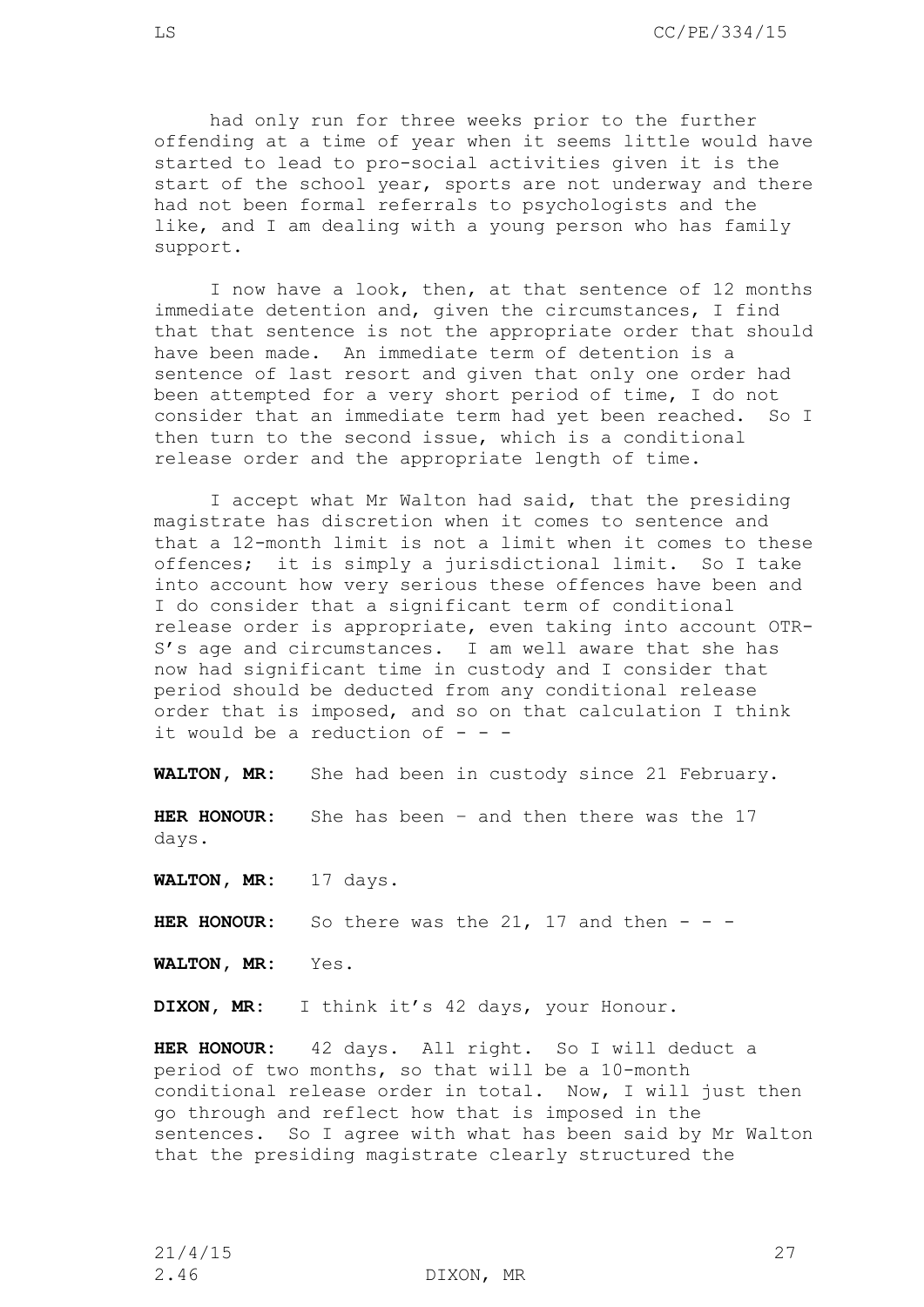sentences taking into account the need for concurrency and cumulative sentences in some cases.

So the robbery will remain a six-month period. The 334 assault occasioning actual bodily harm will be reduced to four months. So that is how there will be a cumulative total of 10 months conditional release order. All of the other penalties will remain at the same length and with the same orders in respect of concurrency, but for each other than immediate detention, it is a conditional release order.

So I then come to the next issue, which is what happens now in relation to that order because, clearly, I do not have a report with an agenda. So how does that proceed?

**MELVILLE-MAIN, MS:** I'm more than happy to provide an agenda today, your Honour.

**HER HONOUR:** Good. Okay. All right. Well, perhaps, if the matter is stood down and then we can get an agenda. Okay. All right. OTR-S, I've been talking a lot, but it hasn't been to you, really. I've been talking because I've been looking at legal issues, but I will let you know exactly what I have done and why. OTR-S, you've committed some extremely serious offences. Your violence has been terrible and you've taken out violence on people who you didn't even know and they have ended up injured and, no doubt, they have ended up terrified and frightened.

You've also taken their property and you have absolutely no right to do that. It is for those reasons that it was quite appropriate for the presiding magistrate Schwass to sentence you to detention, but today I've had a look at it and, in my view, you shouldn't be doing immediate detention now. You should have a chance of doing the conditional release order and so as of today I'm going to give you an eight-month conditional release order, but I want you to be very, very clear on a few things.

Number one, you got your chance when you got that youth community based order and because you didn't do things right and you committed further offences, you've jumped up this level to detention because conditional release order is detention too. If you don't do what's set in the agenda, what do you think is going to happen?

**OTR-S:** I will go away (indistinct).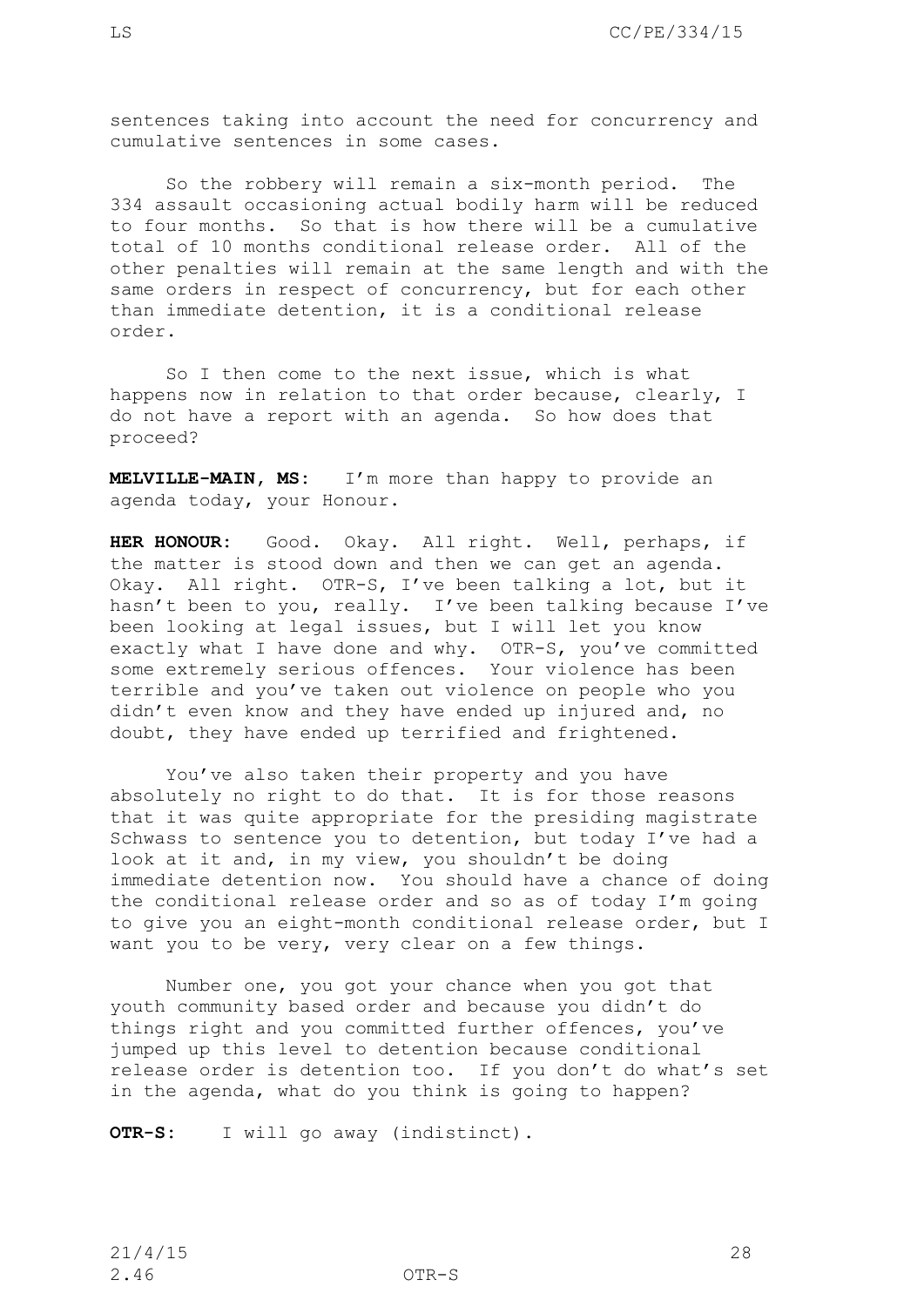**HER HONOUR:** You will, exactly, and so it's going to be totally up to you. There's also all of the things that I read out that you weren't doing right. So you weren't going to school, you were hanging around with the older peers, you weren't doing the right thing by your parents. How do you feel now about following what's required in the order?

**OTR-S:** (indistinct)

**HER HONOUR:** Yes. Are you going to do it? Okay. All right. Well – sorry, I said eight months. It's 10 months that the order that I've just imposed on you. All right. Well, what has got to happen now is we're going to adjourn, so you're going to have to go downstairs again, and Ms Melville-Main is going to do up an agenda and that's going to be what you're actually going to agree to when it comes to your conditional release order; okay? So either Mr Dixon or Ms Melville-Main or both of them will go through that with you before we come back into court, and you've got to be very clear that you're going to agree to whatever is on that agenda because that is what you're going to have to do for the next 10 months; okay? Okay. Have you got any questions at this stage? No? Okay. Yes.

**MELVILLE-MAIN, MS:** Sorry, if I could just get an indication of some of the conditions you would like considered on the orders. Community work, psychological counselling?

**HER HONOUR:** Psychological counselling, the attendance at school, the assistance to do pro-social activities like the netball and touch rugby, the living at home and drug and alcohol counselling if appropriate, and then if there's anything else, of course, that's suggested as appropriate, then I'm very happy to consider that.

**MELVILLE-MAIN, MS:** Thank you.

**HER HONOUR:** All right. So we will now adjourn so that that can be prepared and then we will come back when that has been prepared and when everyone has had a chance to speak to you orally and then we will come back and I will make the order; okay?

**OTR-S:** Yes.

**HER HONOUR:** Okay. We will adjourn.

(Short adjournment)

21/4/15 29 2.46 OTR-S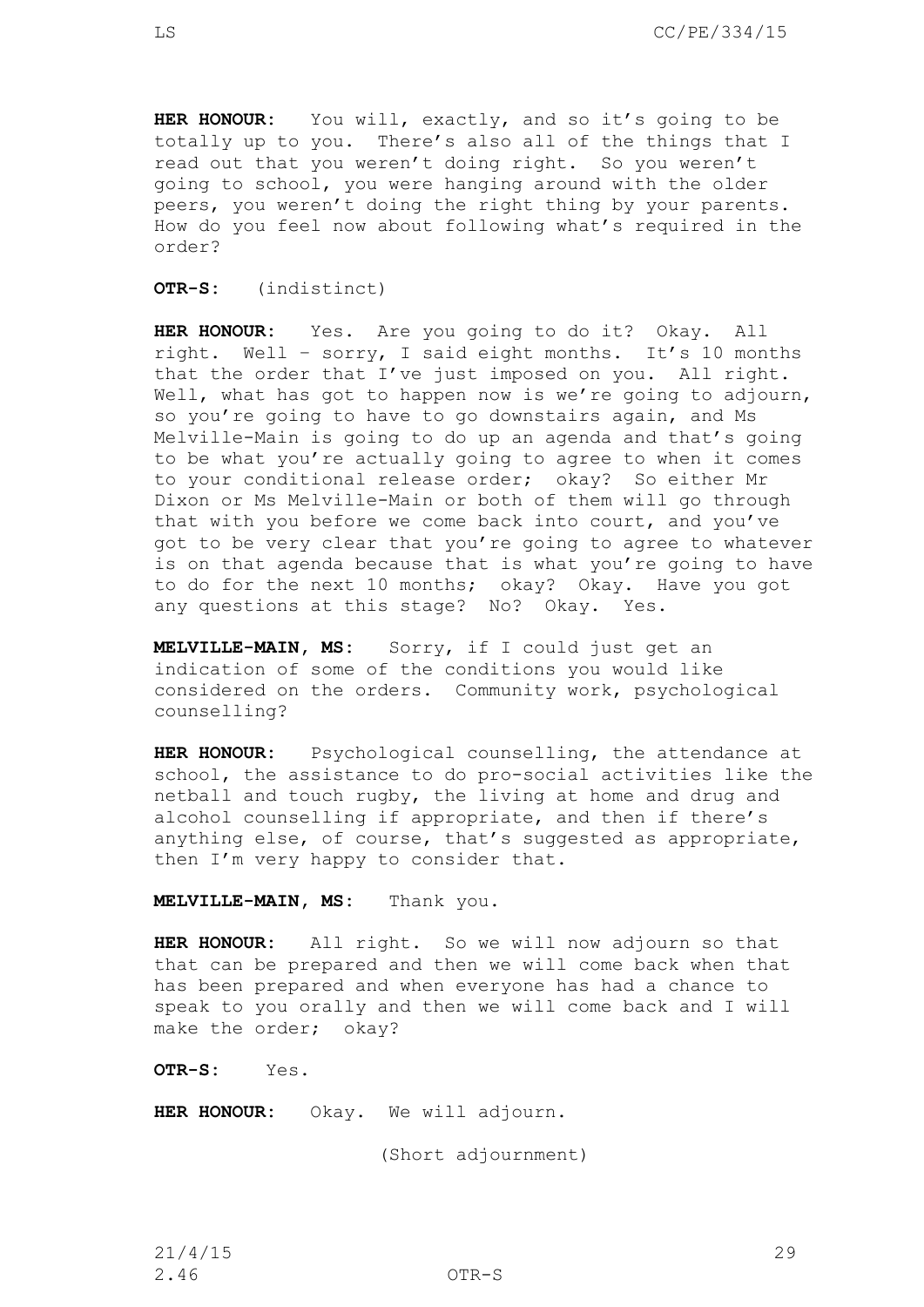**HER HONOUR:** Okay. So OTR-S, that was nice and quick, and so what it says, and this is what you're going to agree to, so I want to make sure that you're clear on it all, is that you understand and agree to the following conditions. That whilst you're on the intensive youth supervise order with detention, that you have to follow those conditions and you understand that if you fail to comply with the conditions, breach action may be taken and the matter returned to court. If the order is cancelled by the court following breach action, you understand that a period of detention may be ordered.

## **OTR-S:** Yes.

HER HONOUR: So you know that's what you're agreeing to? Okay. And your general conditions are that you are not to commit another offence and you will be of good behaviour; okay?

**OTR-S:** Yes.

**HER HONOUR:** The next one is that you will comply with any reasonable direction given by your supervising officer; okay? The next one is you will not move to a different address without the prior approval of your supervising officer. Okay? All right. And, then, the other conditions are these, that you will attend substance misuse counselling as directed by your supervising officer, that you will attend psychological counselling as directed by your supervising officer and that you will do education and that you will do pro-social activities as directed by your officer. Okay? Do you understand what all of those things mean?

**OTR-S:** Yes.

**HER HONOUR:** Okay. All right. And I'm very clear that you understand that if you commit further offences or if you don't do what's required under your order, that you know what's likely to happen.

**OTR-S:** Yes.

**HER HONOUR:** Yes. Okay. All right. So that's the order that's made, yes. All right. And thank you, counsel, and thank you Ms Melville-Main.

AT 3.11 PM THE MATTER WAS ADJOURNED ACCORDINGLY